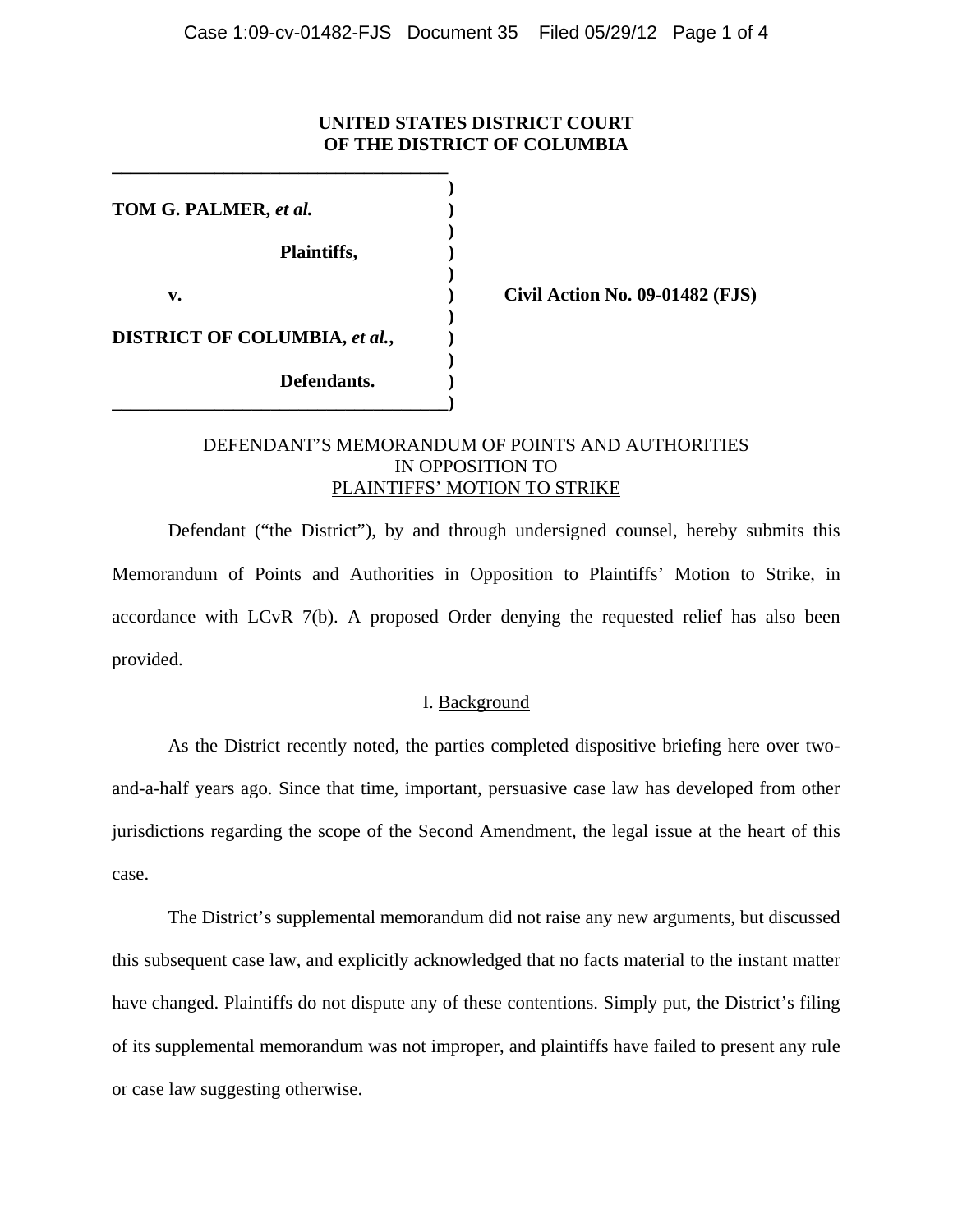### II. Argument

 Plaintiffs' motion should be denied because it is procedurally improper, and fails on the merits.

 First, plaintiffs' motion should be denied because the federal rules only provide for striking *pleadings*, and not supplemental memoranda or motions. *See, e.g., Bond v. ATSI/Jacksonville Job Corps Center*, 811 F.Supp.2d 417, 421 (D.D.C. 2011) (RCL) (citing Fed. R. Civ. P. 12(f) and 7(a)); *Brown v. FBI*, 793 F.Supp.2d 368, 382 (D.D.C. 2011) ("[A] cursory review of the Federal Rules of Civil Procedure informs that non-pleadings . . . are not subject to motions to strike.") (quoting *Great Socialist People's Libyan Arab Jamahiriya v. Miski*, 683 F.Supp.2d 1, 15 (D.D.C. 2010) (RCL)); *Baloch v. Norton*, 517 F.Supp.2d 345, 349 (D.D.C. 2007) (same). *See also Brown*, 811 F.Supp.2d at 382 (quoting 2 James Wm. Moore *et al.*, MOORE'S FED. PRAC.—CIVIL ¶ 12.37 (3d ed. 2011) ("Only material included in a 'pleading' may be the subject of a motion to strike, and courts have been unwilling to construe the term broadly. Motions, briefs or memoranda . . . may not be attacked by the motion to strike.")).

 Plaintiffs cite LCvR 7(e), but nothing in the text of that rule prohibits the filing made by the District. Plaintiffs provide no other authority except to name-drop the Chief Judge via comments he made about the District and its lawyers thirteen years ago. Notwithstanding plaintiffs' *ad hominem* attack, the Chief Judge is clearly aware of the standards governing motions to strike. *See Bond, supra* and *Miski, supra*.

Plaintiffs' motion should be denied.

Otherwise, even if plaintiffs *had* properly invoked the Rules, motions to strike are "disfavored." *Capitol Sprinkler Inspection, Inc. v. Guest Servs., Inc.*, 630 F.3d 217, 226 (D.C. Cir. 2011) (citing *Stabilisierungsfonds Fur Wein v. Kaiser Stuhl Wine Distrib.*, 647 F.2d 200,

-2-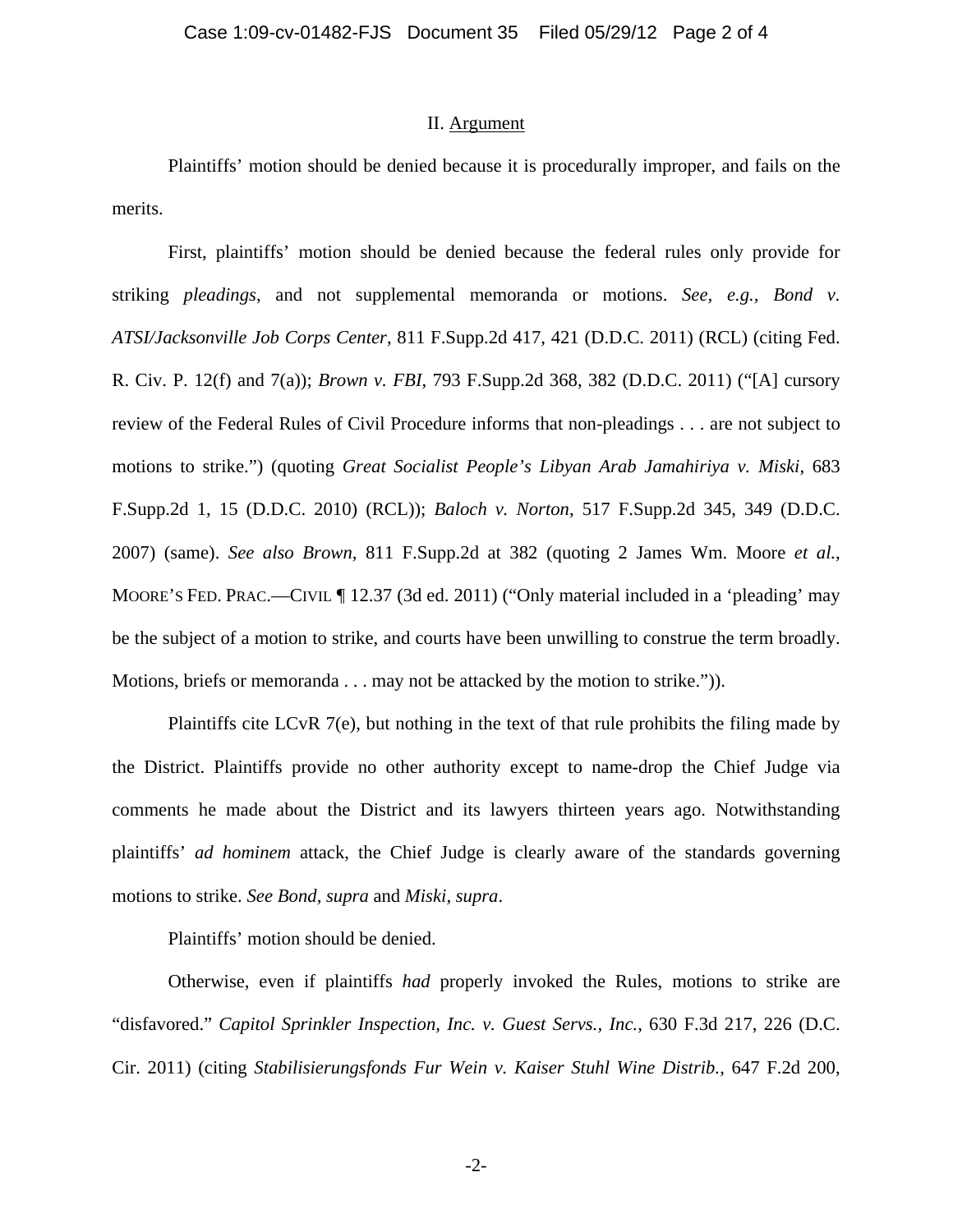#### Case 1:09-cv-01482-FJS Document 35 Filed 05/29/12 Page 3 of 4

201 (D.C. Cir. 1981)). "A motion to strike is considered an exceptional remedy and is generally disfavored, and the proponent of such a motion must shoulder a formidable burden." *United States ex. rel. Hockett v. Columbia/HCA Healthcare Corp.*, 498 F.Supp.2d 25, 34–35 (D.D.C. 2007) (citation omitted). *See also NCB Mgmt. Servs., Inc. v. FDIC*, \_\_\_ F.Supp.2d \_\_\_\_, 2012 WL 468365, \*7 (D.D.C. Feb. 4, 2012) (same).

 Plaintiffs have failed to meet their burden. Fed. R. Civ. P. 12(f) provides that a court may strike from a pleading any material that is "redundant, immaterial, impertinent, or scandalous [.]" Plaintiffs have not shown (nor even attempted to show) that the District's Supplemental Memorandum contained any such material. *See Nwachkwu v. Karl*, 216 F.R.D. 176, 178 (D.D.C. 2003) (many courts grant motions to strike "only if the portions sought to be stricken are prejudicial or scandalous."); *Pigford v. Veneman*, 215 F.R.D. 2, 4 (D.D.C. 2003) ("scandalous" here means "any allegation that unnecessarily reflects on the moral character of an individual or states anything in repulsive language that detracts from the dignity of the court.") (citations omitted); *Makuch v. FBI*, 2000 WL 915767, \*2 (D.D.C. Jan. 7, 2000) (matter in pleadings is immaterial or impertinent where it "is not materially relevant to any pleaded claim for relief or defense.") (citations omitted).

 The information provided by the District is all a matter of historic (and public) record, and was only provided to assist the Court with deciding the pending motions—it is clearly relevant. *Cf. Bond v. United States Dep't of Justice*, \_\_\_ F.Supp.2d \_\_\_\_, 2011 WL 6046406, \*8 (D.D.C. Dec. 6, 2011) (denying motion to strike a motion) ("[I]t is routine for parties to provide the Court with a certain amount of background information that is not directly relevant to the merits of the claim or motion at issue.") (quoting *Patton Boggs, LLP v. Chevron Corp.*, 791 F.Supp.2d 13, 22 (D.D.C. 2011) (denying motion to strike a motion)).